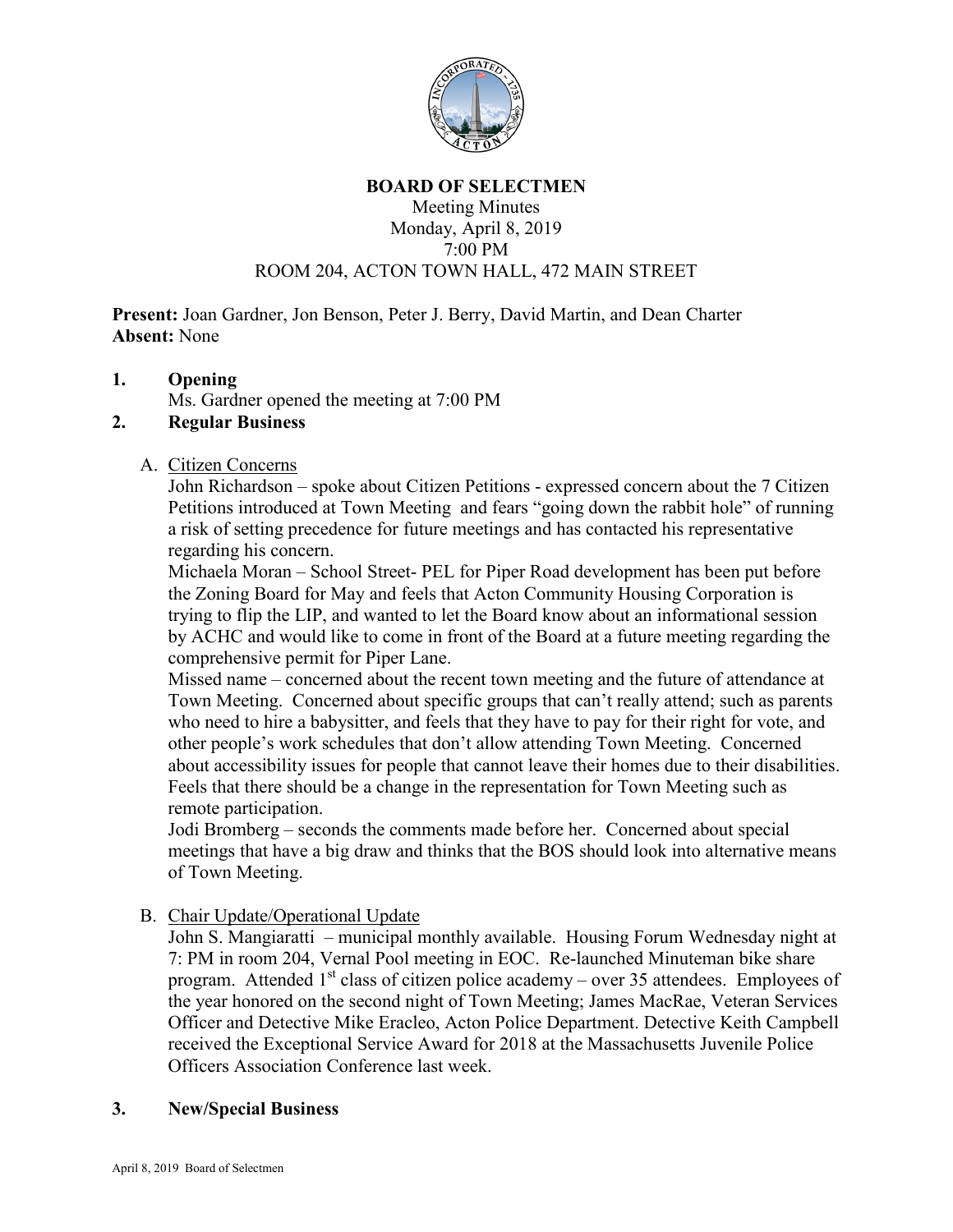

A. Reorganization of the Board

Mr. Benson motions to nominate Ms. Gardner as Chair, Mr. Martin seconds. The Board voted 5-0. The motions passes

Mr. Berry motions to nominate Mr. Benson as vice-chair, Ms. Gardner seconds. The Board voted 5-0. The motion passes.

Mr. Benson motions to nominate Dean Charter as Clerk, Mr. Berry seconds.

B. Selectmen Liaison Assignments

Ms. Gardner reviewed the liaison assignments with the Board and finalized. Ms. Gardner was suggesting consolidating the committees that overlap each other

Mr. Martin suggested referring the Board as the "Selectboard", Mr. Berry suggested on waiting until the Goal Setting meeting for that consideration.

C. Town Meeting Review

Mr. Mangiaratti did a recap of the 2 night town meeting and the articles that passed and the next steps moving forward. Maple Street closes July  $1<sup>st</sup>$ , and the Kelley's Corner Improvement Project next steps. Overall good Town Meeting with great results. Several Board members mentioned that the attendance has been low, but overall improvements are noticeable. Still trying to figure out how more improvements could be implemented. Discussed remote presentation, pros and cons, a representative style town meeting. No real solution at this time, but willing to look into.

Mr. Benson bough up article 38 – would like to see a direct approach and a sit down meeting how to work together on the redevelopment of the parcel (known as the Kmart parcel). BOS should take the lead on the project. Commented on the comprehensive permit for Avalon II and Powdermill projects that put Acton in safe haven harbor for 2 years.

Mr. Martin motions to have Mr. Benson reach out to Stop and Shop to talk about future development, Mr. Berry seconds. The Board voted 5-0. The motion passes. Resident made comment that was displeased that the article was up at 10:25 PM and went to bed so missed the vote due to the understanding that no new articles would be brought up after 10:30 and missed going in to vote on it.

# **4. Consent Items**

Mr. Berry held consent item 13. Need approval from AG's Office, and would like to get memos when there would be street openings for (gas) leak repairs. The Town Manager will give the Board updates at each meeting. Mr. Benson motions to approve consent items 6-12, and 14-15, Mr. Charter seconds. The Board voted 5-0. The motion passes. Mr. Berry motions to approve consent item 13 with provisions stated above, Mr. Benson seconds. The Board voted 5-0. The motion passes.

# **5. Adjournment**

At 7:50 p.m., it was moved and seconded to adjourn the meeting. The motion was approved unanimously.

# **Documents and Exhibits Used During this Meeting**